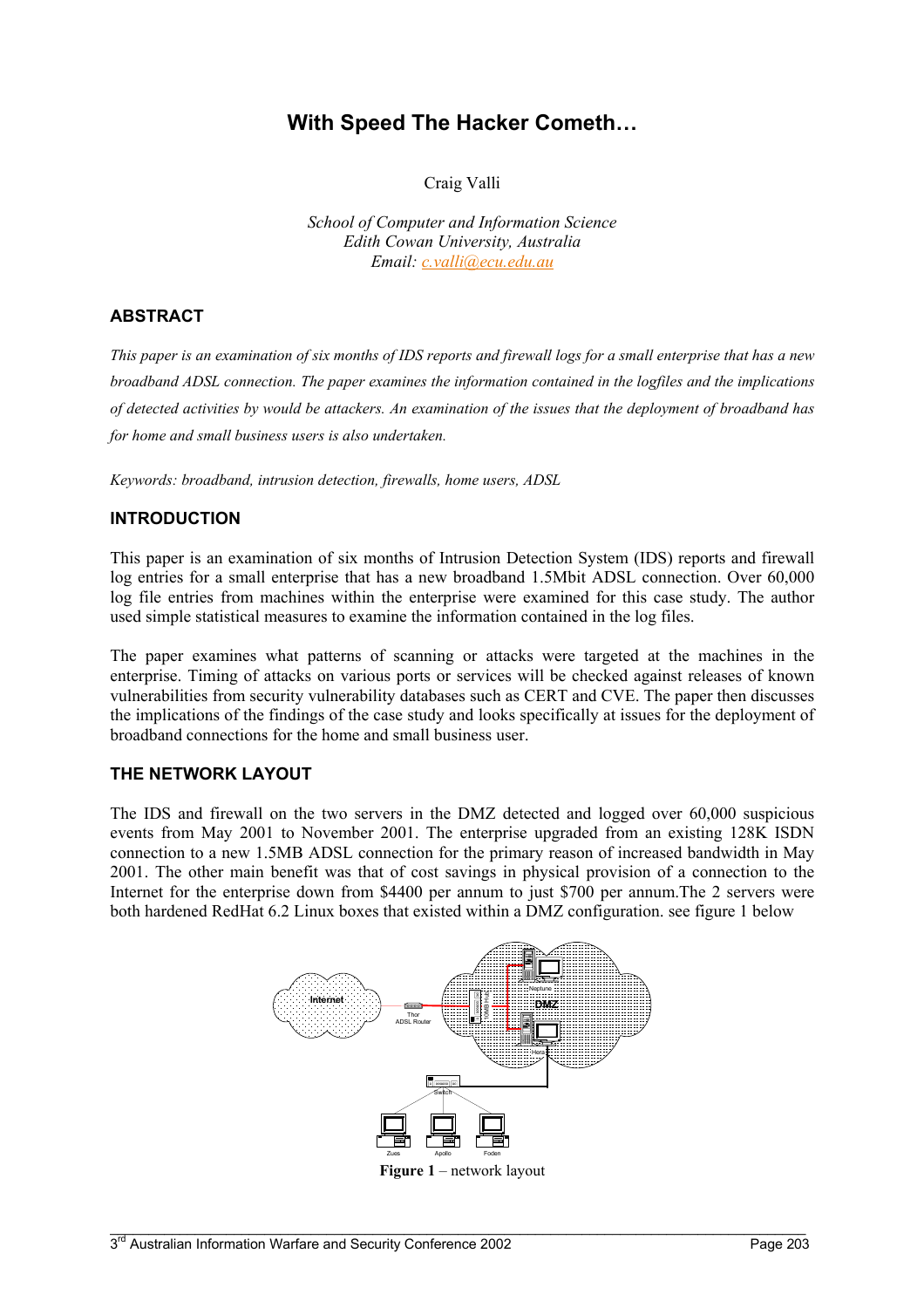Hera is a dual homed bastion host that acts as the secondary router in the DMZ design. Both Hera and Neptune run a basic firewalling rule set that performs mandatory blocks of access from bogus or undelegated IP address ranges. In addition it denies access to all server ports other than what is meant to be open and available for access these ports are outlined in Table 1.

| Hera | Port 22 SSH<br>Port 25 SMTP<br>Port 53 DNS<br>Port 80 HTTP<br>Port 443 HTTPS | <b>Neptune</b> | Port 22 SSH<br>Port 53 DNS<br>Port 80 HTTP<br>Port 443 HTTPS |  |
|------|------------------------------------------------------------------------------|----------------|--------------------------------------------------------------|--|
|      | Port 995 POP3S                                                               |                |                                                              |  |

**Table 1** – Open Ports on Servers

The primary DNS for the organization is located on Hera with Neptune providing secondary backup services. The intrusion detection system (IDS) used was Portsentry (Psionic, 2001) set with a high trigger level to lower false positives in the detection of suspicious network activity. Upon detecting suspicious activity the IDS triggered a firewall rule that then blocked all traffic from the attacking IP. Full logging via syslogd was done on both these machines and logs were secured via a script that extracted relevant information from the logfiles daily and forwarded them via e-mail to a machine (Apollo) located beyond the DMZ.

The script extracted two main forms of data that was all Portsentry IDS alerts and messages plus the entire kernel based firewall alerts and messages. These messages showed the initiation of dynamic blocking of sites that triggered the IDS. A typical firewall denial entry looks like this

Nov 30 15:04:36 neptune kernel: Packet log: input DENY eth0 PROTO=17 ATTACK\_IP:32800 NEPTUNE:53 L=60 S=0x00 I=18941 F=0x0000 T=8 (#64)

The logfiles yielded 64073 unique lines of firewall-based information, Hera generated 61565 of these and the remaining 2489 were generated by Neptune. This was obtained by concatenating the logfiles together in raw format initially. Then using a customized Perl script to extract information from these logfiles in the DSHIELD format (Consulting, 2002). This is a tab-delimited file that contains for each line

- 1. Date
- 2. Host (UserID)
- 3. Count (number, used to summarize identical records, default=1)
- 4. Source IP address (in 1.2.3.4 format)
- 5. Source port
- 6. Target IP address
- 7. Target port
- 8. Protocol
- 9. TCP flags SYN, ACK, FIN, URG, RES

These extracted log entries were then imported into an Access Database and SPSS for basic statistical analysis and examination of any trends or patterns in the data set.

# **ANALYSIS OF LOG FILE ENTRIES**

There were 1201 unique attacking IP numbers recorded by the log files and identified by the analysis process. Of these attacking IP numbers the top 15 displayed in Table 2 below were responsible for 46095 (71.9%)of all logged attack entries to the machines in the DMZ. The top 15 attackers activities can really only be considered as brute forced automated attacks upon the systems. Upon further

 $\mathcal{L}_\mathcal{L} = \mathcal{L}_\mathcal{L} = \mathcal{L}_\mathcal{L} = \mathcal{L}_\mathcal{L} = \mathcal{L}_\mathcal{L} = \mathcal{L}_\mathcal{L} = \mathcal{L}_\mathcal{L} = \mathcal{L}_\mathcal{L} = \mathcal{L}_\mathcal{L} = \mathcal{L}_\mathcal{L} = \mathcal{L}_\mathcal{L} = \mathcal{L}_\mathcal{L} = \mathcal{L}_\mathcal{L} = \mathcal{L}_\mathcal{L} = \mathcal{L}_\mathcal{L} = \mathcal{L}_\mathcal{L} = \mathcal{L}_\mathcal{L}$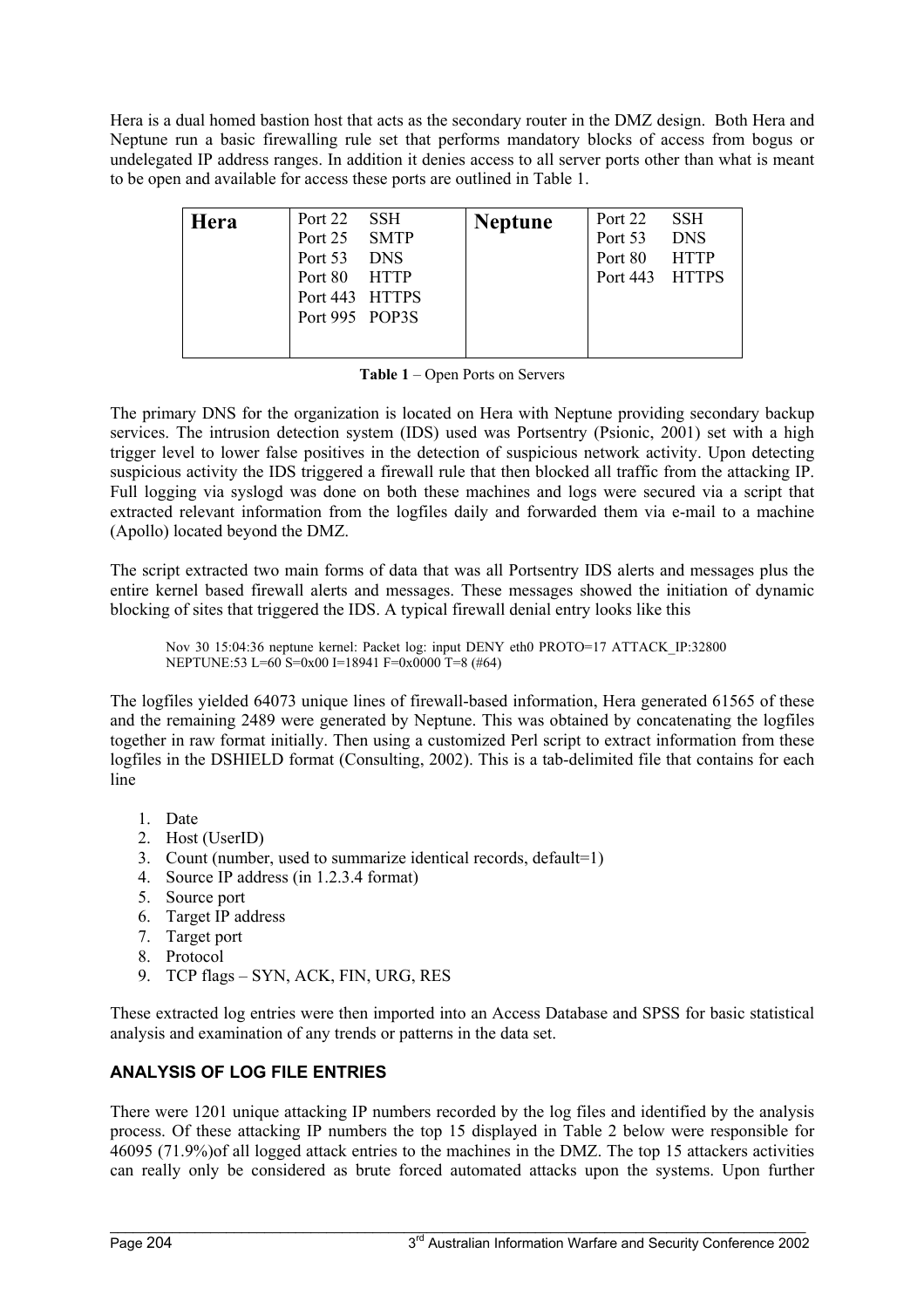analysis of the log files most of the top 15 attackers did so in the period  $12<sup>th</sup> - 15<sup>th</sup>$  August 2001 where 49320 (80.1%) of all logged attack lines were recorded. During this period Code Red (CERT/CC, 2001b) was emergent and some of these log entries for this period showed Code Red signatures. The problem was that the attack that caused this traffic was not in fact a Code Red attack but was an attempted distributed denial of service attack upon the DNS services on port 53 directed at Hera which is the primary DNS server for the network.

|                | Frequency | Percent | Cumulative<br>Percent |
|----------------|-----------|---------|-----------------------|
| 01<br>attacker | 13376     | 20.9    | 20.9                  |
| 02 attacker    | 7370      | 11.5    | 32.4                  |
| 03 attacker    | 3855      | 6.0     | 38.4                  |
| 04<br>attacker | 3832      | 6.0     | 44.4                  |
| 05<br>attacker | 2562      | 4.0     | 48.4                  |
| 06<br>attacker | 2281      | 3.6     | 51.9                  |
| 07<br>attacker | 1771      | 2.8     | 54.7                  |
| 08<br>attacker | 1548      | 2.4     | 57.1                  |
| 09<br>attacker | 1545      | 2.4     | 59.5                  |
| 10<br>attacker | 1544      | 2.4     | 61.9                  |
| 11<br>attacker | 1476      | 2.3     | 64.2                  |
| 12 attacker    | 1380      | 2.2     | 66.4                  |
| 13 attacker    | 1199      | 1.9     | 68.3                  |
| 14 attacker    | 1181      | 1.8     | 70.1                  |
| 15 attacker    | 1171      | 1.8     | 71.9                  |
| All Others     | 17978     | 28.1    | 100.0                 |
| Total          | 64069     | 100     | 100                   |

**Table 2** – Number of Scans per top attacker

The logfiles on Hera 10<sup>th</sup> August showed attacker01 attempting what appears to have been an operating system fingerprinting scan. Then on  $11<sup>th</sup>$  August a selective scan on ports 21, 22, 25, 53, 80, 111, 443, 520, 995, 3128, 3130, 8080 would have indicated that the attacker at least knew they were dealing with a UNIX based system. The evidence for this was that they went after port 111 (AUTH), 3128 and 3130 that are Squid Proxy default ports that are only found on UNIX/POSIX variants. To add further weight to the argument there was no scan done of the SMB and NetBIOS ports 137, 138 and 139, which an inexperienced hacker or hacker targeting Windows based machines would have attempted.

The Portsentry IDS placed blocking routes for the IP address of the attacker during the scan on port 53 effectively dropping all of their traffic to this service. Then on the  $12<sup>th</sup>$  August an attack was directed at the Domain Name Services (DNS) daemon on Hera, which resulted in the 43116 log entries relating to attacks on the DNS services over a 74 hour period, or an average of just less than 600 probes an hour.

The controller in this case attacker01 appeared to control or compromise the systems in groups of three whether this was limitation of bandwidth or the tool that was used is unsure and cannot be determined from the evidence. The majority of the attack patterns were cycled consistently e.g. controller, host1, host2, host3, controller, host1, host2, host3, controller, ….. which further indicates an automated or script based attack in nature.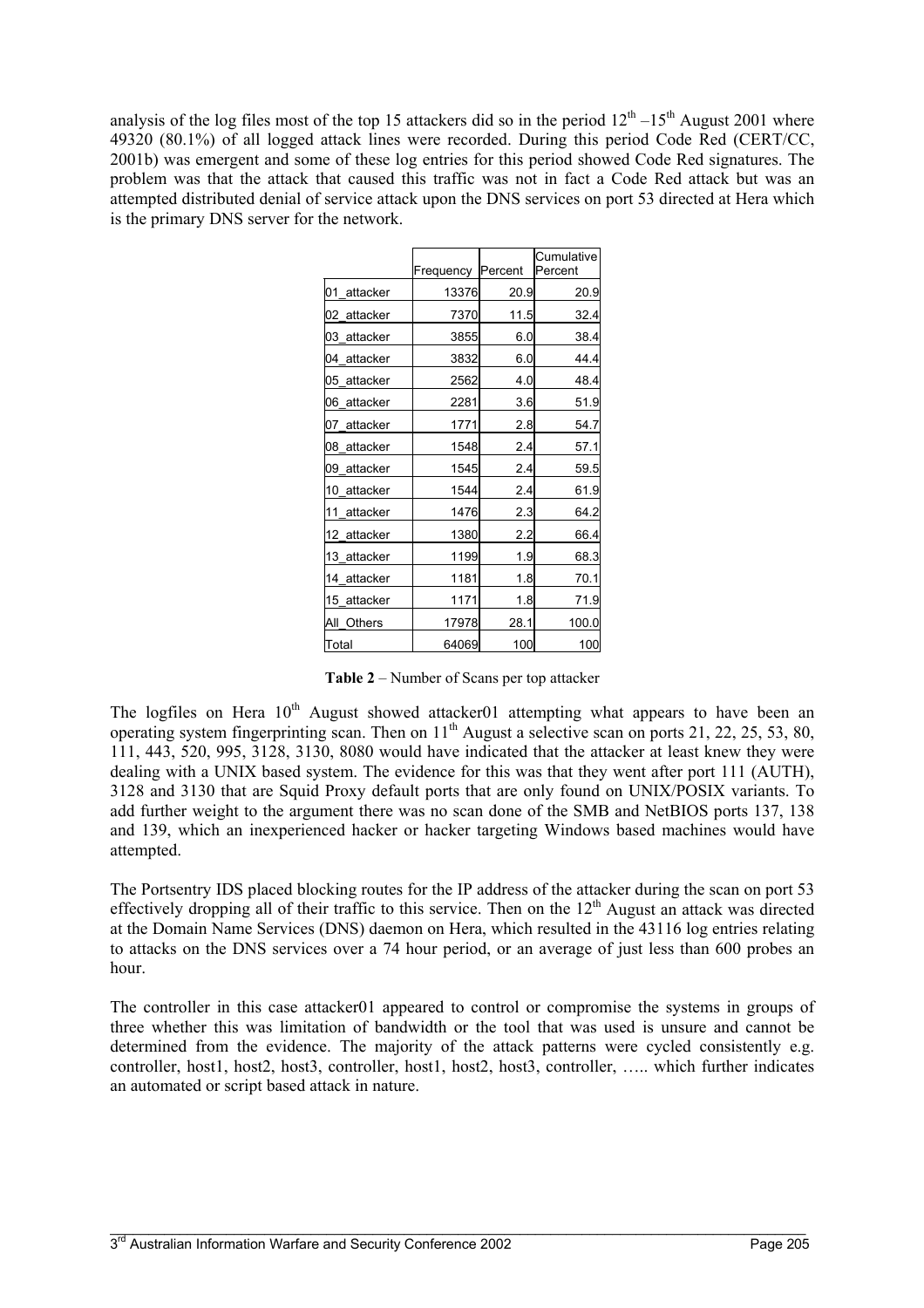

**Figure 2** – Attack trace

The time to live (TTL) between each host also varied across compromised host groupings with one group capable of a less than 1 second delay to almost 5-10second TTL delay between hosts in another group. The compromised hosts used static ports from which to commission the attacks. But the selection of port number used to attack was not consistent across the compromised attack devices. The other interesting point was that the length of packet sent also varied in each of the attack packets from a Length of 44 bytes to 324 bytes. The packet patterns indicated fragmented attacks and attempted buffer overflows by the attacker. Which due to the speed and the complexity of launching these packets manually would further indicate automation of the attacks.

The effect of the attack was that the primary domain server performance was severely compromised during this attack. The owners of the system emailed the administrator of the domain for attacker01. The administrator immediately responded and shutdown the compromised server which halted the distributed denial of service.

|             | Protocol           |           |         | Cumulative |
|-------------|--------------------|-----------|---------|------------|
| <b>Port</b> |                    | Frequency | Percent | Percent    |
| 53          | <b>DNS</b>         | 47997     | 74.91   | 74.91      |
| 80          | <b>HTTP</b>        | 8459      | 13.20   | 88.11      |
| 25          | <b>SMTP</b>        | 2743      | 4.28    | 92.39      |
| 520         | <b>EFS</b>         | 1548      | 2.42    | 94.81      |
| 111         | <b>SUNRPC</b>      | 731       | 1.14    | 95.95      |
| 21          | <b>FTP</b>         | 334       | 0.52    | 96.47      |
| 137         | NETBIOS-NS         | 74        | 0.12    | 96.59      |
| 17300       | KUANG2THEVIRUS     | 33        | 0.05    | 96.64      |
| 4417        | ????               | 27        | 0.04    | 96.68      |
| 3053        | <b>DSOM-SERVER</b> | 20        | 0.03    | 96.71      |
| 22          | <b>SSH</b>         | 19        | 0.03    | 96.74      |
| 443         | <b>HTTPS</b>       | 17        | 0.03    | 96.77      |

| Table 3 - Port Scan Frequency |  |  |  |  |
|-------------------------------|--|--|--|--|
|-------------------------------|--|--|--|--|

The high percentage of domain name service based attacks concurs with new vulnerabilities (CERT/CC, 2001a, CERT/CC, 2001d) that were found in the BIND daemon which is used to run DNS services in 2001. Many machines if unpatched were susceptible to these attacks some of which allowed for root/administrator compromise of the system as well as buffer overflow based denials of service. Some of the logged entries attempted to send large packets of over 900 bytes to the BIND servers that would have caused buffer overflow based attacks if the servers were in fact vulnerable to that particular attack.

 $\mathcal{L}_\mathcal{L} = \mathcal{L}_\mathcal{L} = \mathcal{L}_\mathcal{L} = \mathcal{L}_\mathcal{L} = \mathcal{L}_\mathcal{L} = \mathcal{L}_\mathcal{L} = \mathcal{L}_\mathcal{L} = \mathcal{L}_\mathcal{L} = \mathcal{L}_\mathcal{L} = \mathcal{L}_\mathcal{L} = \mathcal{L}_\mathcal{L} = \mathcal{L}_\mathcal{L} = \mathcal{L}_\mathcal{L} = \mathcal{L}_\mathcal{L} = \mathcal{L}_\mathcal{L} = \mathcal{L}_\mathcal{L} = \mathcal{L}_\mathcal{L}$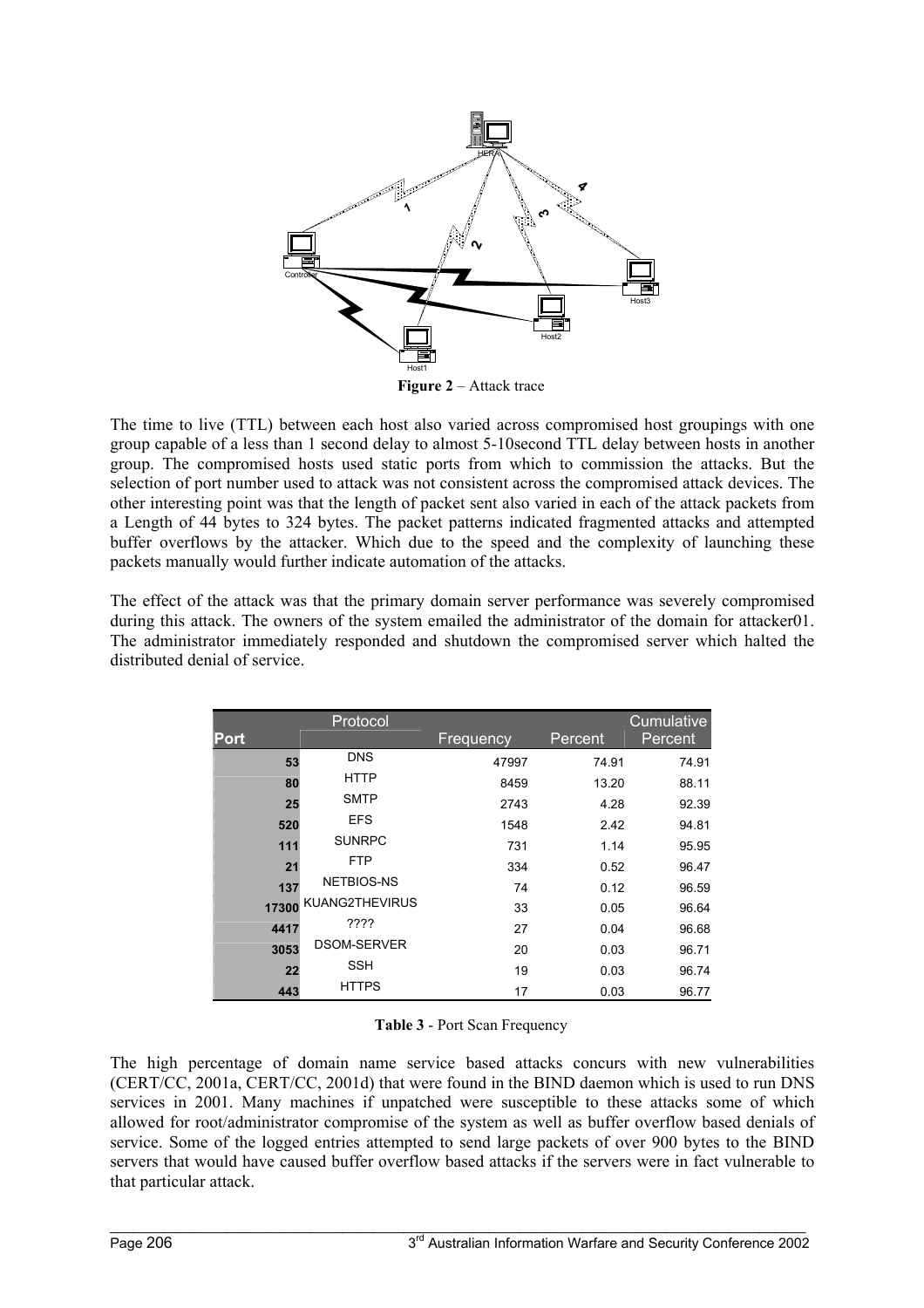Over 60% of all of the malicious traffic to port 80 were SYN packets sent by a wide range of attacking IP numbers. The packets were either SYN scans or maliciously formed denial of service packets. Of the remaining log file entries in the http daemons log for the corresponding timestamps the probes were against known CGI vulnerabilities and known buffer overflow exploits. The speed at which these probes took place would indicate the use of automated vulnerability scanners or they were preprogrammed by the attackers. There was a high proportion of NIMDA (CERT/CC, 2001c) based attacks in this traffic as would be expected for the latter section of the log file entries relating to the http services.

SMTP (Simple Mail Transport Protocol) was the next most highly probed service. SMTP is one of the most vulnerable services that is run on servers due to it complexity of configuration and overall size. Many of the corresponding entries again indicated activity of automated tools for the majority of traffic simply brute probing for known vulnerabilities. SUNRPC is also a highly vulnerable port on a Linux based PC.

FTP services were scanned 334 times which is interesting considering there was no services or inetd configuration for this service. The ftp binaries had in fact been removed from the system. This would indicate that many of the attackers were naïve or careless in their probing of the systems. FTP is also one of the most vulnerable services that is deployed on systems and hence automated vulnerability scanners will probe for FTP many vulnerabilities.

# **IMPLICATIONS OF THE LOG FILE ANALYSIS**

These are logfiles that are gathered from systems where the administrator is a competent network security professional. The problem is that many home and small business users are now adopting ADSL and other broadband technologies as replacements for conventional modems and are largely unaware of the increased security implications and are typically not computer or network security literate (Glass, 2001, Goldberg, 2000, Hoffman, 2000). Modems are typically restricted and hampered in their ability to sustain a high intensity scan due to bandwidth and technological barriers. ADSL on the other hand does not have such impediments and can see home users with a 1.5 Megabit per second connection to the Internet awaiting an attack by those with malicious intent.

This faster connection leaves the broadband user with a decreased attack detection window in which to detect and respond to probes by the attacker. Conversely, it allows the attacker to spend a smaller amount of time in a position where they may be detected scanning or probing a host. With a high bandwidth connection they are also able to scan a wider range of ports due to this increased speed. Based on the assumption that ADSL is 30-50 times faster than a conventional 56K modem this means an attack that took 5 minutes to commission previously could now take place in as little as 6-10 seconds with ADSL.

The logfiles showed patterns of attack that are consistent with the widespread use of automated attack tools and vulnerability scanners. This is consistent with data from other authors where there is an increase in scanning activity on the Internet brought about by script kiddies activity (Conry-Murray, 2001a, Conry-Murray, 2001b, Harrison, 1999). Much of this activity is often done without knowledge of the tools used or their true destructive capabilities.

Many of the attacks that were recorded in the logfiles were also perpetrated as a result of vulnerabilities becoming "known" to the wider public through release of these details on legitimate sites such as CERT or CVE. These activities would indicate again bulk scanning and probing for the new vulnerabilities by attackers with little understanding or knowledge of the attack as many vulnerability scanners will quickly incorporate any new vulnerabilities into their scanning database for use by legitimate users.